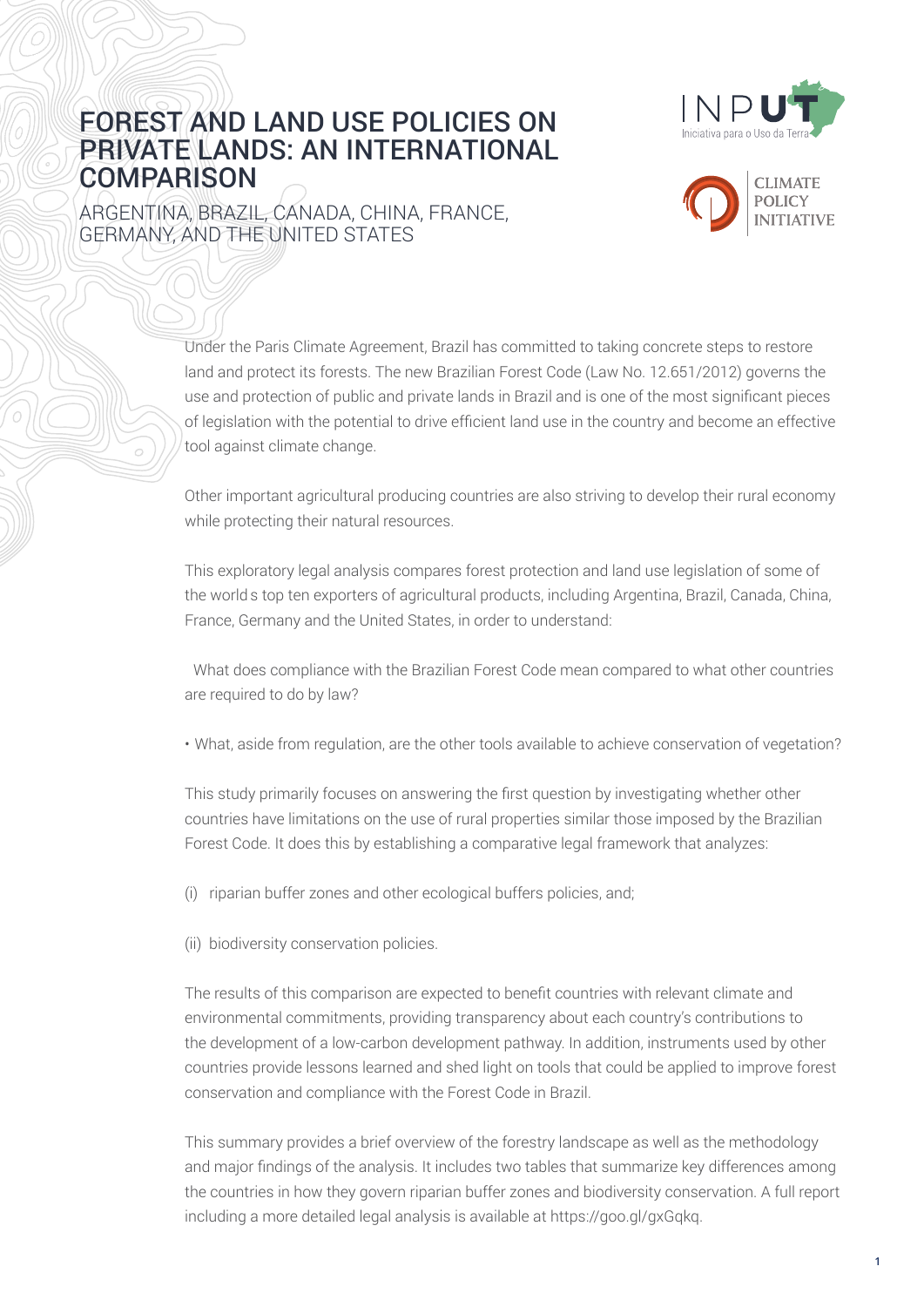# FORESTRY LANDSCAPE

The countries in this study differ greatly in their geography and amount of forest cover.<sup>1</sup> Figure 1 shows that, amongst the compared countries, Brazil has the most extensive forest area, roughly 490 million hectares. Another important characteristic of the Brazilian forests is the predominance of native forests, with only a minimal percentage of planted forests.<sup>2</sup>





Source: FAO, 2015

<sup>1</sup> The forest data used in this study covers forests as defined by FAO: land spanning more than 0.5 hectares with trees higher than 5 meters and a canopy cover of more than 10 percent, or trees able to reach these thresholds in situ. It does not include land that is predominantly under agricultural or urban land use (FAO 2012).

<sup>2</sup> FAO. 2015. Food and Agriculture Organization of the United Nations. Global Forest Resources Assessment 2015. Desk Reference. Rome: FAO.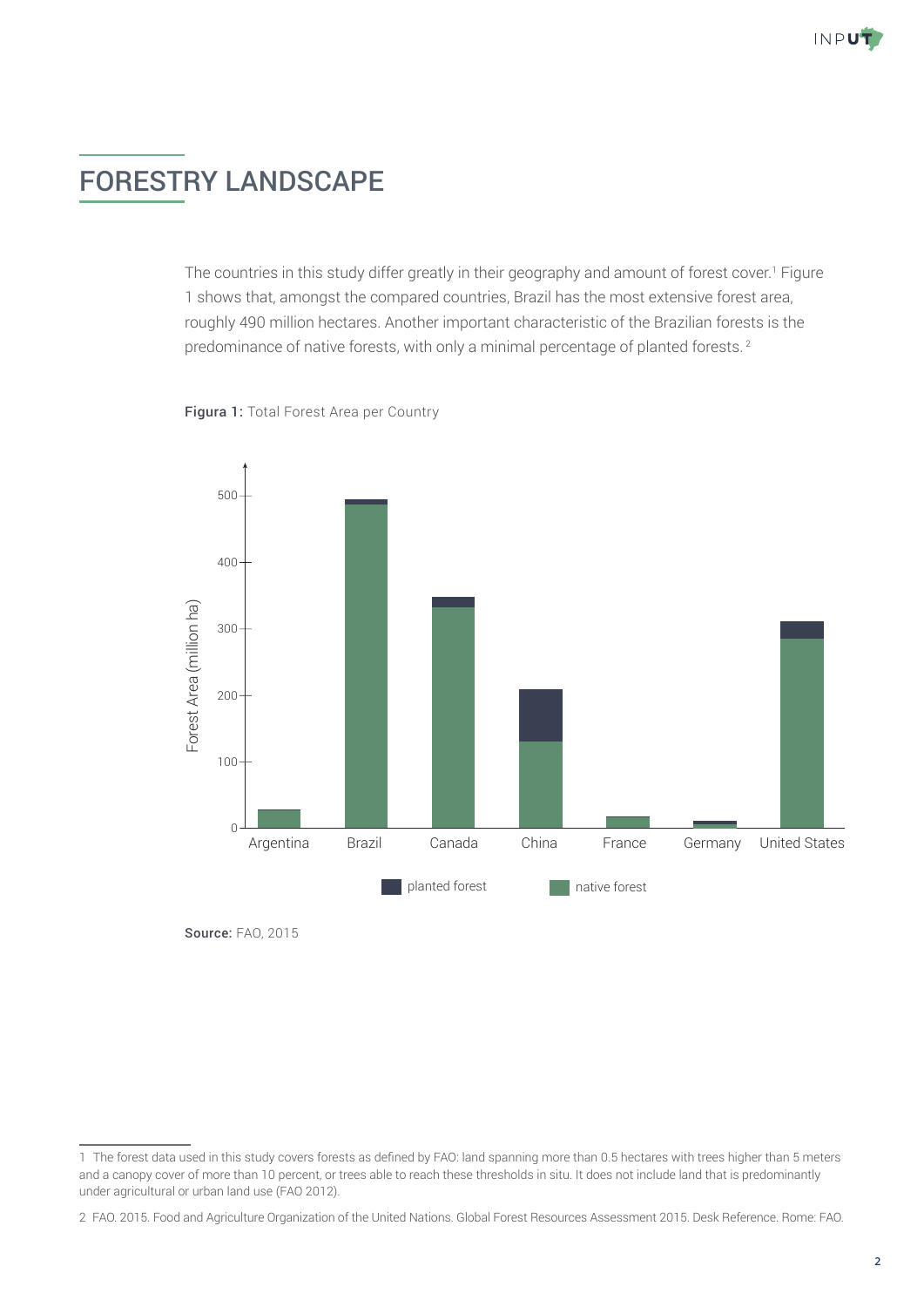

Figure 2 shows that the area of productive land also varies greatly among selected countries. For instance, although Brazil has an average forest cover of 59%, almost double that of the other countries, agriculture land occupies just 34% of its territory, most of which is used for cattle production. In France, on the other hand, forest areas cover 31% of its territory, but agriculture land covers over 52% of the country.



## Figura 2: Land Use by Country Land Use by Country

How land is divided in countries creates different pressures for how countries address conservation, leading to distinct policy approaches.

While some of the assessed countries still have vast extensions of preserved native vegetation and forest policies focused on conservation, such as Brazil and Canada, other countries have enacted policies focused on recovering and protecting forests, often including some sort of compensation. . For example, China, after losing almost all its native forests, is now striving to increase the amount of area covered by forests. For a long time, the official government policy encouraged the planting of exotic rapid-growth species to supply raw industrial materials. However, the Chinese government recently adopted a new forest policy that aims to repopulate areas that are deemed more ecologically sensitive with native species and to protect the remaining natural forests.<sup>3</sup>

Source:FAOSTAT, 2014

<sup>3</sup> Zhang P. et al. 2000. China's forest policy for the 21st century. Science. 288: p. 2135.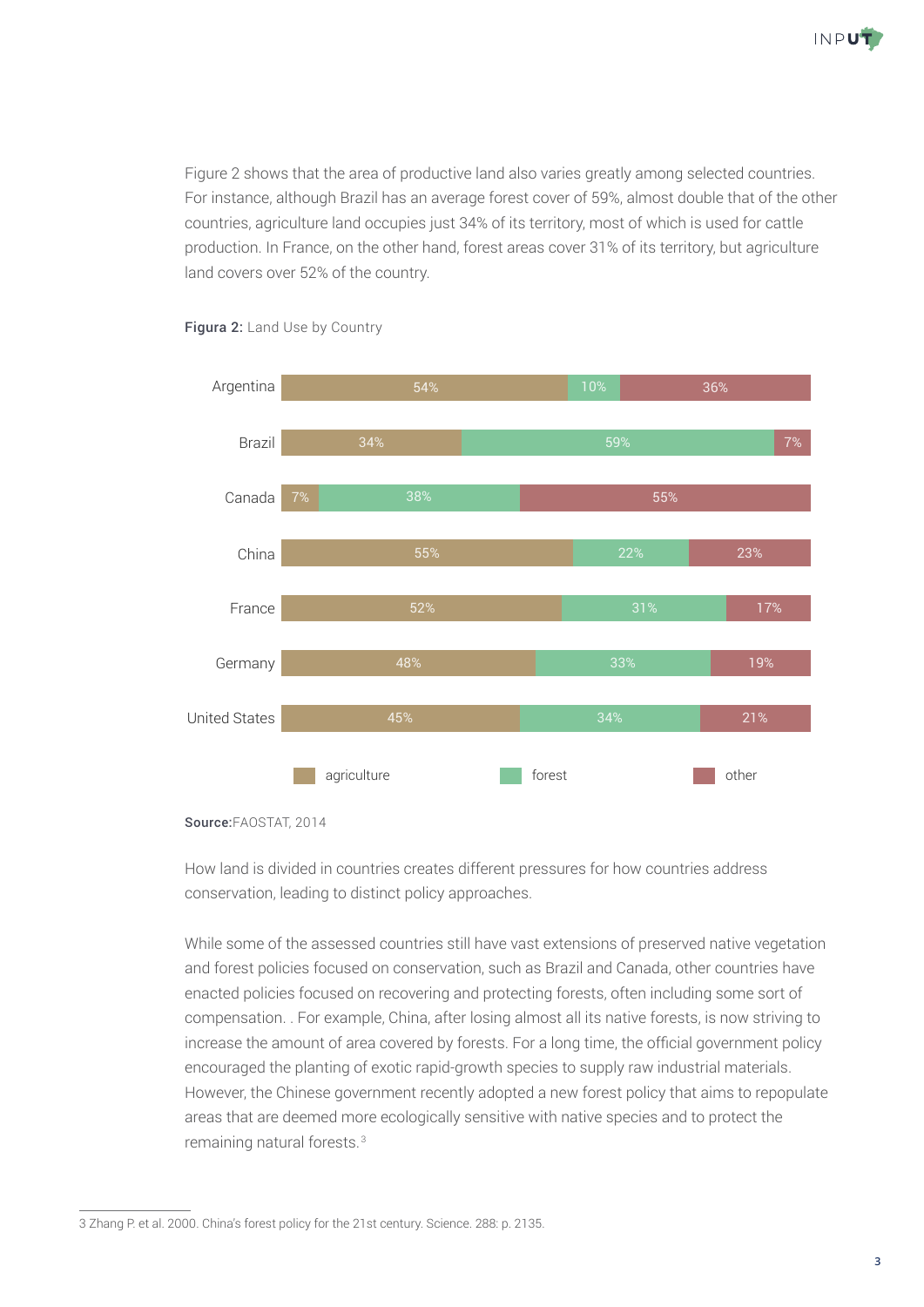

Western Europe's forest history differs substantially from most other countries covered in this project. Traditional agricultural practices, shaped over the centuries, have created rich landscape diversity and many of the semi-natural habitat types in Europe are dependent on the continuation of appropriate farm management. Moreover, traditional agricultural landscapes form part of the cultural European heritage. The conservation of farmed ecosystems is an explicit objective of the European Union's (EU) environment and rural development policies.<sup>4</sup> To achieve biodiversity protection goals in rural areas, the EU provides economic incentives and advice to landholders for a continuation of wildlife-friendly forest and farming practices.

Brazil's approach to forest preservation has evolved over the years, responding to an evolving landscape with new pressures for conservation. In 1934 Brazil passed its first Forest Code, which was motivated more by the demand to regulate logging activities than to protect the forests' environmental benefits. A more modern version of the code was enacted in 1965, which increased forest protection substantially; however, enforcement of these tougher rules languished.<sup>5</sup>

In the early 1990s, the rate of deforestation in the Amazon was once again on the rise, peaking in 1995. The imminent publication of the official deforestation statistics showing the rise of deforestation in the Amazon and worries about the national image abroad arguably pushed the Brazilian government into adopting tighter controls.<sup>67</sup> The result was the Provisional Measure 1511 of July 25, 1996, which altered the 1965 Forest Code to increase protection of natural vegetation in rural properties in the Amazon. This change in legislation generated strong reactions from the productive sector and from its representatives in Congress, and ended up stimulating a movement in favor of its revision.<sup>8</sup>

After more than a decade of intense dispute and after concessions by both environmentalists and rural producers, the new Forest Code was enacted in 2012. It retains the same structure and basic concepts as the old code but offers greater leniency for areas that were deforested prior to July 2008. Small landholders with these areas inside their properties receive even more benefits than large landholders. It also establishes new instruments to help ensure compliance with the legislation.<sup>9</sup>

In addition to the different pressures countries face in their land use, they also vary in how forest is divided between public and private lands. Figure 3 shows that, in most countries, forests are divided evenly between public and private lands. Forest ownership in Canada is mostly public, unlike in France where most of the forests are located primarily on private land.

<sup>4</sup> European Commission. 2012. Eurostat. Agri-environmental indicator - Natura 2000 agricultural areas. Available from: [http://ec.europa.eu/](http://ec.europa.eu/eurostat/statistics-explained/index.php/Agri-environmental_indicator_-_Natura_2000_agricultural_areas) [eurostat/statistics-explained/index.php/Agri-environmental\\_indicator\\_-\\_Natura\\_2000\\_agricultural\\_areas.](http://ec.europa.eu/eurostat/statistics-explained/index.php/Agri-environmental_indicator_-_Natura_2000_agricultural_areas)

<sup>5</sup> Chiavari J, Lopes C. 2015. Brazil's new Forest Code: How to navigate the complexity. Climate Policy Initiative [Internet]. Available from: [https://climatepolicyinitiative.org/publication/brazils-new-forest-code-how-to-navigate-the-complexity/.](https://climatepolicyinitiative.org/publication/brazils-new-forest-code-how-to-navigate-the-complexity/)

<sup>6</sup> Benjamin, AH de V. 2000. A proteção das florestas brasileiras: ascensão e queda do Código Florestal. Revista de Direito Ambiental. 5(18). Available from: http://bdjur.stj.jus.br/xmlui/handle/2011/896.

<sup>7</sup> Cunha, PR. 2013. O Código Florestal e os processos de formulação do mecanismo de compensação de reserva legal (1996-2012): ambiente político e política ambiental. Dissertação (Mestrado) – Universidade de São Paulo, São Paulo.

<sup>8</sup> Chiavari J, Lopes C. 2016. Os caminhos para a regularização ambiental: decifrando o novo Código Florestal. In: Mudanças no código florestal Brasileiro: desafios para a implementação da nova lei. Moreira da Silva AP, Rodrigues Marques H, Sambuichi RHR, editors. Rio de Janeiro: IPEA.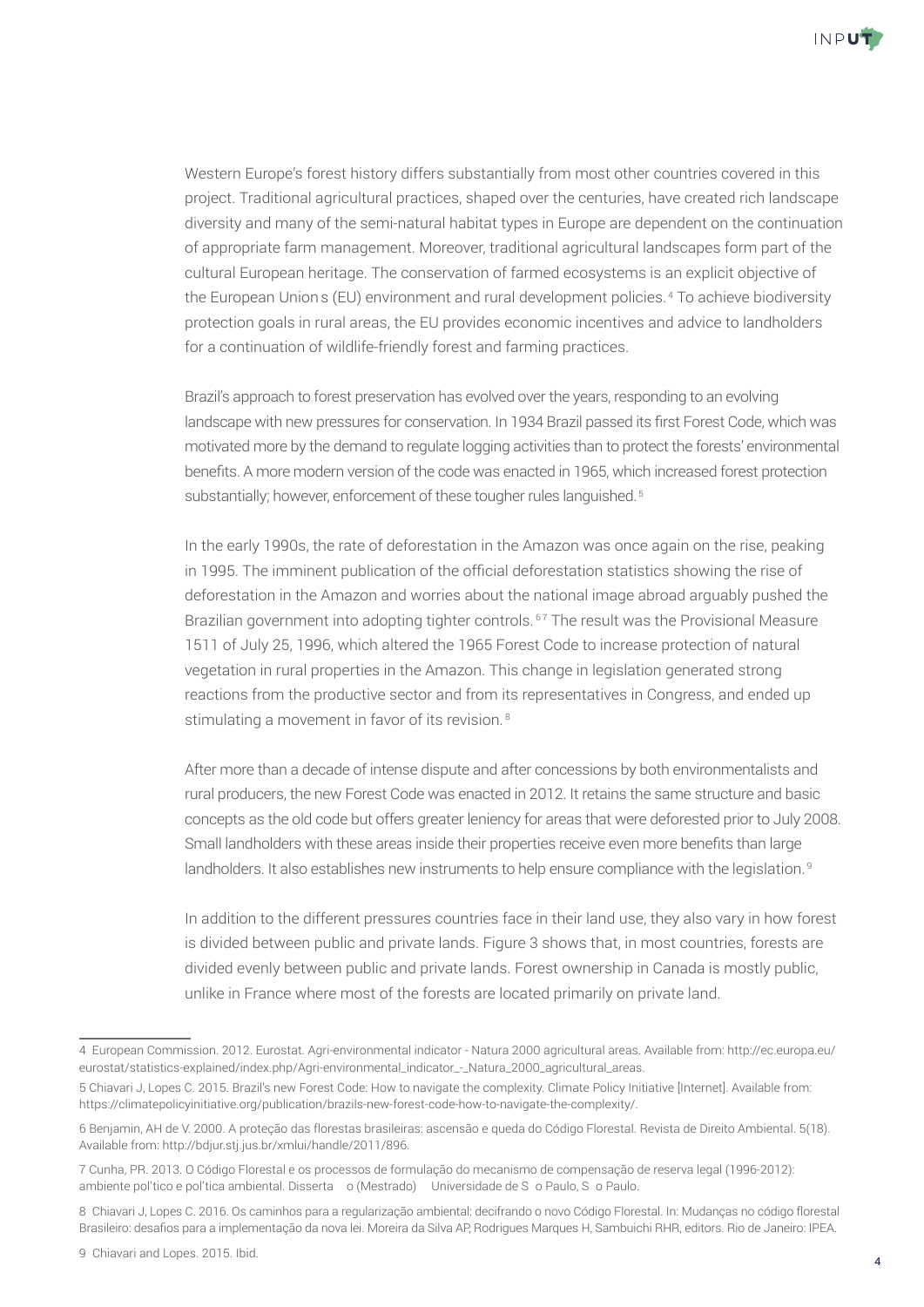



#### Figura 3: Percentage of Public and Private Forest Cover by Country

#### Source: FAO, 2015

Many countries adopt different forest policies depending on whether landownership is public or private. In Brazil, the rules of the Forest Code are equally applicable to public and private lands. On the other hand, the French Forest Code establishes two different juridical procedures, one for public and the other for private forests.

Results from the legal analysis should be interpreted in the light of these differences and the peculiarities of each country regarding forest extension, forest ecosystems, and forest characteristics (e.g., native or planted).

## **METHODOLOGY**

Countries for comparison were selected from the world's top ten exporters of agricultural products based on data from Food and Agriculture Organization of the United Nations (FAO). These include Argentina, Brazil, Canada, China, France, Germany, and the United States.

The study does not assess the application and compliance of the rules imposed by the examined legislation, nor does it evaluate the effectiveness of the identified policies. It strictly provides a legal analysis of forest protection and land use legislation in force in the selected countries, and it presents a framework with a series of indicators to compare countries' policies.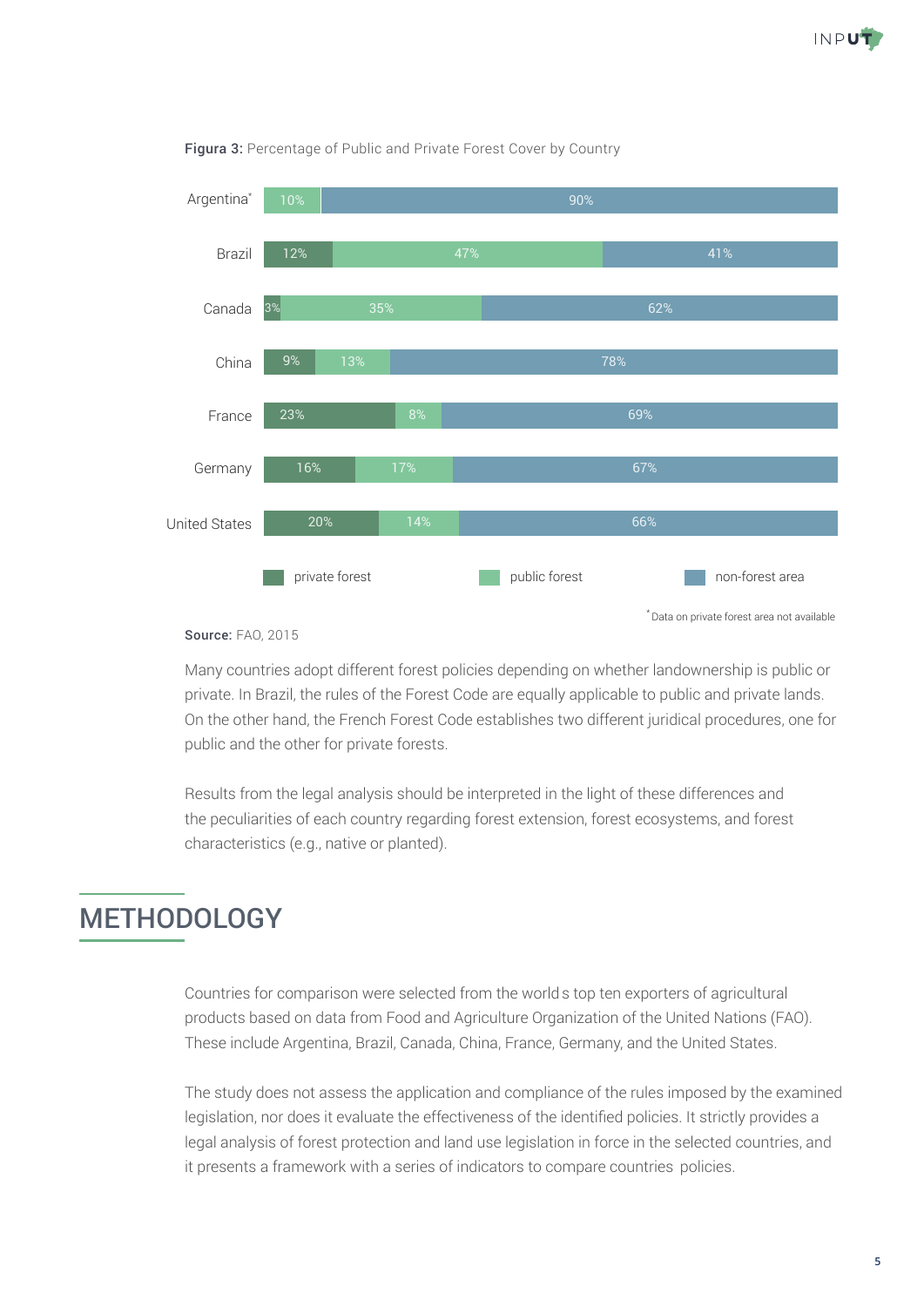

## Challenges for mapping the legislation

CPI researchers conducted an ample literature review and examined the applicable legislation from every one of the selected countries. This information was supplemented with data collected through a questionnaire distributed to agricultural attachés working in Brazilian embassies and to a network of local law firms based in selected countries covered in the study. A large number of specialists provided valuable feedback and input to the legal analysis presented in this study through a peer review process.

The different languages of some of the selected countries created an obstacle in this review. Researchers had to rely on the English translation of the legislation, which was not always available. In these cases, analysis was based on existing literature and experts' consultation.

Another barrier was identifying the most recent status of the legislation and whether it was actually in force – in other words, whether it was legally operative. Environmental legislation is dynamic and evolves quickly, and it has recently been amended in several countries.

A relevant issue that arose from the mapping exercise was that in several countries, especially those with a federal structure, such as the United States, Argentina, and Germany, the police powers and regulation of health, safety, environment, and land-use planning are the realm of the states and/or local governments. In the United States, for example, anything not specifically assigned to the federal government under the Constitution is in the hands of the state, but the tension between the states and the federal government is longstanding and the contours are hard to determine. Even in countries with a more centralized structure, provinces and regions are often granted administrative and normative autonomy, as is the case of China and France. Therefore, in addition to reviewing the pertinent national legislation, it was also important to analyze legislation from key states and provinces from each of the selected countries.

Analysis for member countries of the EU required an additional layer of consideration. Since the legal framework of the EU includes several directives on environmental and agricultural matters that are binding on all member states, CPI researchers also reviewed these directives so that CPI could, *a posteriori*, analyze how each of the selected European countries implemented the guidance from the European Union within their national laws.

## Challenges in comparing forest protection and land use laws and policies

The comparison of forest laws and policies from different countries is very challenging, especially when this analysis involves countries from different legal traditions, such as *civil law* (Romano-Germanic legal family) and common law.

It is particularly difficult to identify common trends among policies that govern land use and forest protection since these are commonly defined by national and sub-national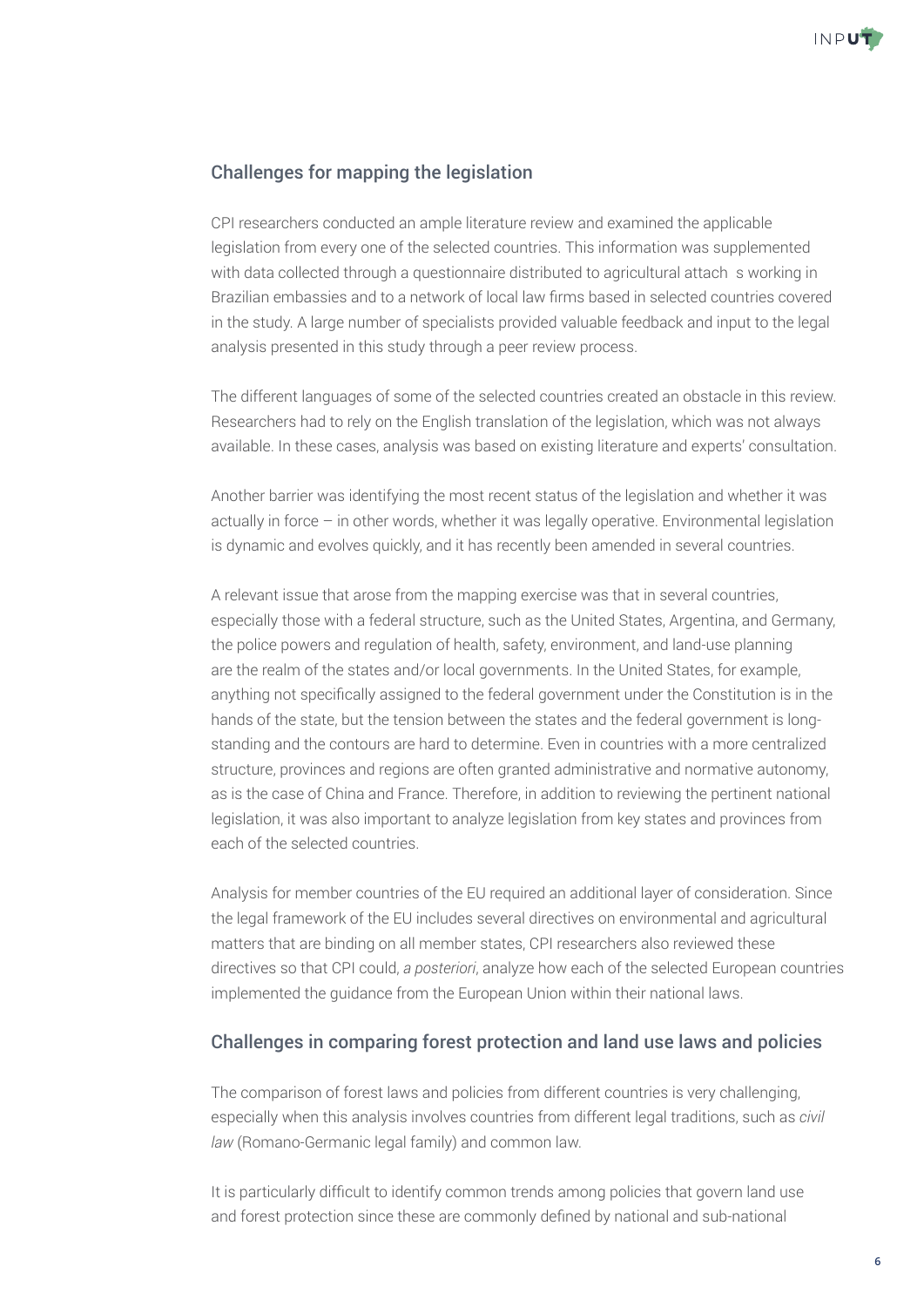

governments in very different ways. For example, forest and land use policies can be set through voluntary or mandatory rules. In addition, policies may focus exclusively on procedural rules or may be 'substantive,' specifying on-the-ground behavior.10 For example, requiring that certain management objectives, such as riparian protection, be addressed in management plans is different from prescribing specific on-the-ground practices, such as the establishment of a 30-meter buffer zone. This does not imply that one approach is necessarily better than the other. However, it imposes non-trivial comparison challenges.

# KEY FINDINGS

Over recent years, most of the countries assessed significantly changed their national forest policies, adopting a more stringent posture and assigning greater importance to the environmental value of forests. While an environmental component is present in all forest policies analyzed, in most countries these policies focus mainly on economic activity. Most countries adopt other kinds of policies, such as water resources, soil, biodiversity, protected areas, atrisk species, and landscape protection policies to protect forests and natural habitats with the objective of preserving biodiversity, aquatic ecosystems, and soil.

Key findings from the two analyses are summarized below and Tables 1 and 2 provide a synthesized overview.

## Riparian buffer zones and other ecological buffers (see Table 1)

Of all the countries considered in the study, Brazil has the most stringent rules on private land regarding riparian buffer zones and other ecological buffers. Most of the analyzed countries allow some degree of forest management and agricultural activities. Some countries do not establish minimum widths for riparian buffer zones, and in many countries, landowners can apply for compensation due to income loss.

Countries adopt rules on riparian buffer zones and other ecological buffers for different reasons. Depending on the objective of the riparian buffer zones, the size of vegetation strip varies greatly. In Brazil, riparian buffer zone policies aim at protecting both water resources and biodiversity. Therefore, vegetation in that zone must be fully preserved as a no-harvest zone, and, if destroyed for any reason, it must be recovered using only native species. On the other hand, in countries where riparian buffer zone policies aim exclusively at protecting water quality, such as nitrate reduction, legislation merely requires landowners to keep a strip of grass, shrubs, or tree vegetation.

<sup>10</sup> McDermott et al. 2010. Global environmental forest policies: An international comparison. Earthscan. London, New York. p.71-123.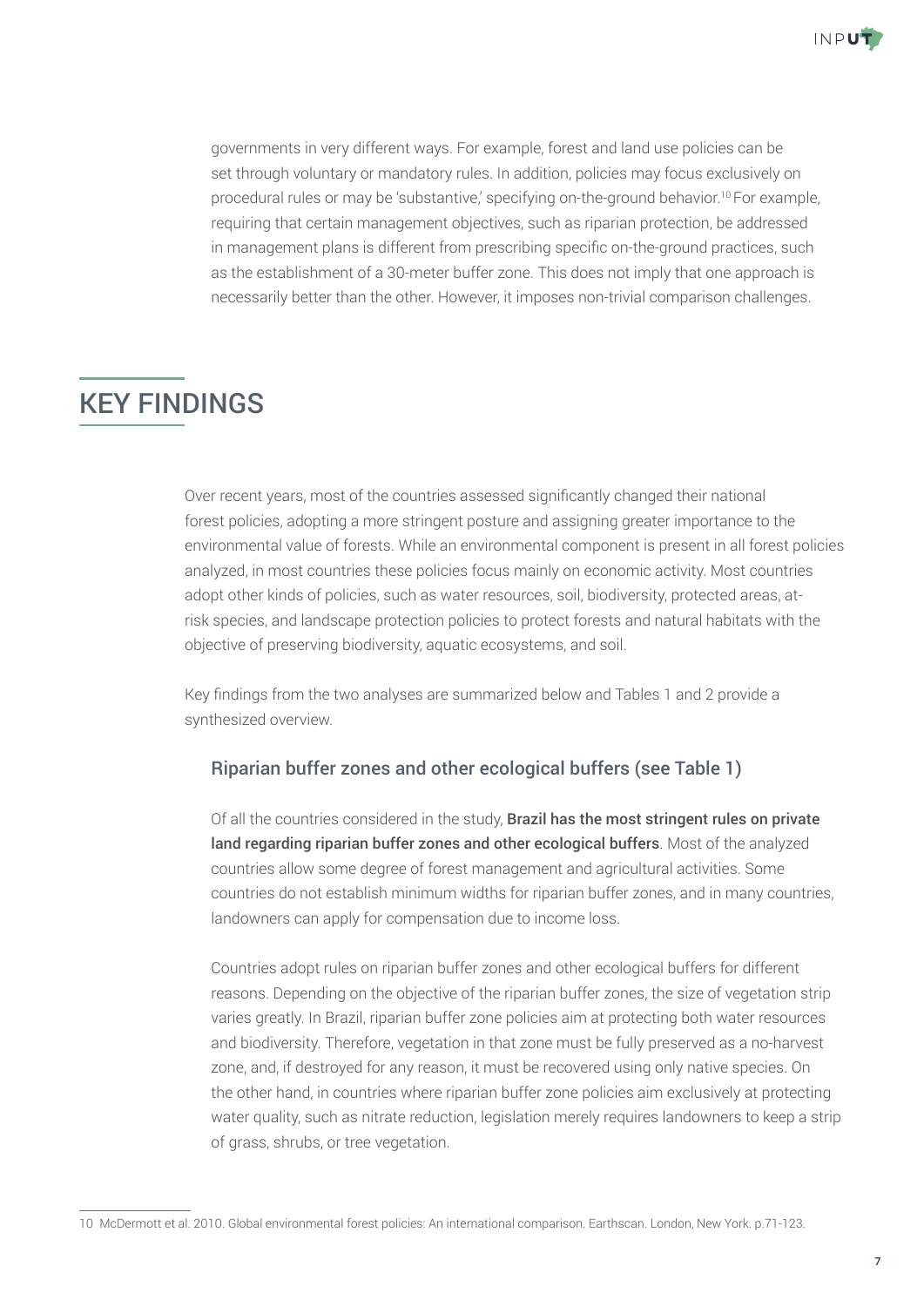

### Examples from selected countries

• Brazil's riparian buffer zones are by far the largest of all the countries studied. The Brazilian riparian no-harvest zone varies from 30 to 500 meters wide depending on the width of the river. However, small landowners who fall under a special regime are allowed to restore smaller areas that vary according to their property size, regardless of the size of the body of water. Under this special regime, riparian zone protection varies from five to 100 meters wide.

• In Germany, the Federal Water Act prescribes a minimum width of five meters for compulsory buffer zones, which is applicable only to non-built-up areas. Agriculture and the application of fertilizers are still allowed in these zones as long as good agricultural practices are adopted. However, the conversion from grassland to cultivated land is forbidden and sustainable forest management is permitted. Removing naturally occurring trees and bushes is prohibited unless done in accordance with good forestry practice. Regulations in federal states can be stricter than the federal law.

• Canada does not have any federal legislation establishing mandatory riparian buffer zones, but almost all provinces have developed substantive rules for buffer zone protection. The province of Quebec, for example, has a protection policy for lakeshores, riverbanks, littoral zones, and floodplains. The width of the shore or bank to be protected varies from 10 to 15 meters, and cultivation of soil for agricultural purposes may be permitted provided that a strip of vegetation, at least three meters wide, is preserved.

• In the United States, no comprehensive federal statutory law exists that deals directly with riparian buffer width, since the federal government, at least in theory, cannot engage in land-use planning. This is identified as the realm of the states. Some states developed guidelines to protect and manage forest riparian resources. A commonly recommended riparian management zone is 15 meters wide, but the specific guidelines in each state vary tremendously. Riparian rules are often regulated not only at state level but also at county and local government level. Many states have water or public utility districts that establish such rules, which means that there are several layers of government regarding riparian zones. In fact, to identify a riparian setback for a particular river, it is necessary to look at federal, state, county, and water district rules.

• In France, the protection of riparian areas stems from the eco-conditionality rules of the Common Agricultural Policy (CAP), from the EU Nitrates Directive, and, more recently, from the "Grenelle II Law." According to the French Rural and Maritime Fishing Code, farmers who receive financial aid from the EU must keep a strip of vegetation (grass, shrubs, or trees) of at least five meters along watercourses, serving as buffer zone between watercourses and plantations. The areas classified as nitrate vulnerable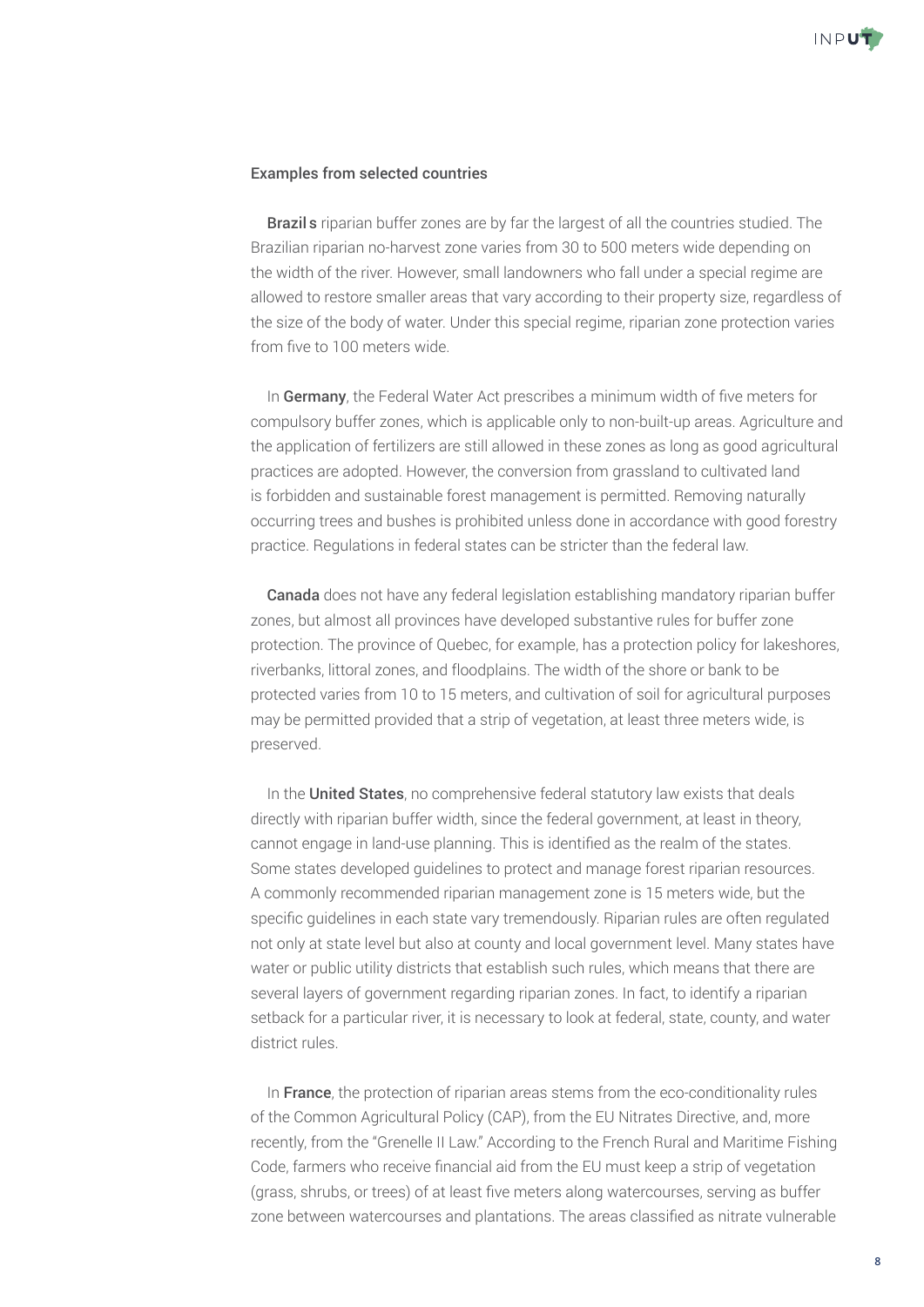

zones must also keep a riparian vegetated strip of five meters. The "Grenelle II Law" has expanded the application of mandatory riparian buffer rules to water bodies listed by an administrative authority. Furthermore, the French Environmental Code establishes the protection of a network of ecological corridors, known as *Trame verte et bleue* (TVA), that can also play an important role in the protection of riparian zones. The water bed and the terrestrial ecosystems on each side of the water body identified by the authorities in the scope of the TVA must have its riparian area preserved.

• Argentina and China do not establish mandatory riparian buffer zones.

## Biodiversity conservation (see Table 2)

Biodiversity conservation has been established as a core goal of sustainable forest and land management in all of the reviewed countries' policies. The main policies adopted by assessed countries to protect biodiversity in private lands include: protected areas, the identification and protection of species at risk and their habitats, forest zoning, and the conversion of forest land to non-forest land. Among the cases covered in this study, Brazil is the only country that requires all private properties to set-aside land for biodiversity protection (known as Legal Forest Reserves) without any compensation.

The concretization and implementation of the biodiversity conservation measures in federal countries lies mainly with the states, provinces, and local authorities. In consequence, regulations, concepts, methods, and land use limitations within the countries are diverse. In Germany, the Federal Forest Act is the legal basis for the states to enact their own legal provisions regarding the legal status of forests. For instance, Bavaria adopted ten different classifications for forest reserves, each with its own legal status. These include areas that forbid any kind of forest activity; forests where forest activity is admitted, but cannot be converted to other uses; and forests where conversion to other uses is permitted but must be previously authorized. Canadian provinces have enacted legislation that specially protects biodiversity and endangered species. Provincial legislation varies greatly. While some provinces do not have specific legislation to protect endangered species, the Quebec Act Respecting Threatened or Vulnerable Species requires the protection of both species and habitat on all lands, public and private.

Protected areas: Although most of the fully preserved protected areas fall under public domain, in some countries, such as Brazil, Canada, Germany, and the United States, they can also be created on a voluntary basis by private owners. Less strictly protected areas on private lands can be instituted by law or by legal agreements such as easements or covenants.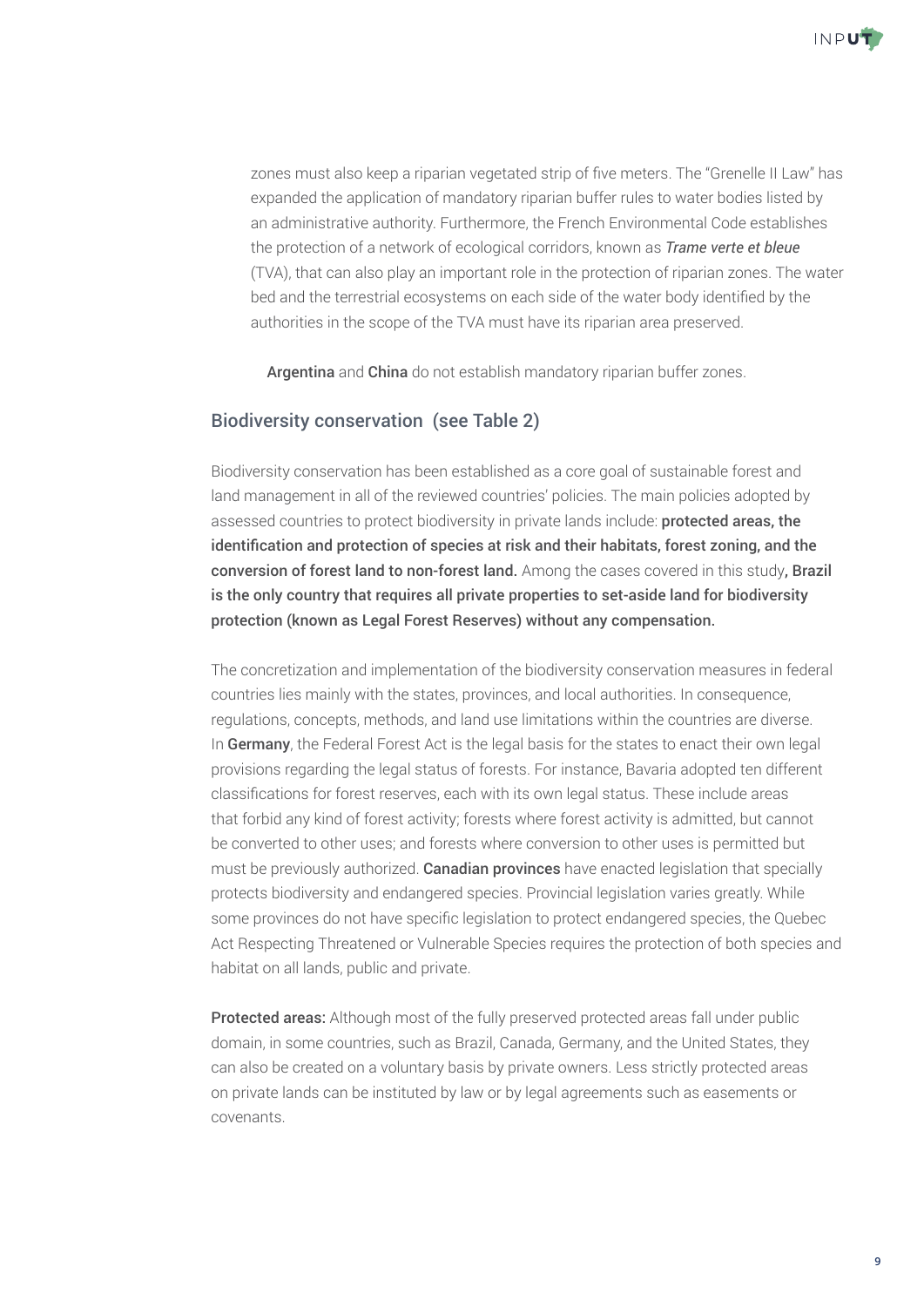

## Examples from selected countries

• In **Brazil**, two of the more common categories of protected areas in private properties are: Private Natural Heritage Reserves (RPPN) and Areas of Environmental Protection (APA) (IUCN category V). RPPN are created voluntarily by the landowners and provide a high level of biodiversity protection. APA are the most common typology of protected areas in private properties. They can be created by the federal, state and local governments, and in these areas agriculture and livestock activities are permitted provided that they are carried out on a sustainable basis.

• Conservation easements are one of the primary tools used in the United States for conserving biodiversity on private land. Conservation easements permanently limit uses of the land in order to protect its conservation value and prevent development. The hallmark of a conservation easement in the United States is that they are all different. Many of them may allow farming, forestry, and ranching, but others might be very specific and set rules about habitat conservation and riparian buffers.

• In **Canada**, protected areas in private lands are usually voluntary and landowners receive government incentives. Canada also uses conservation easements as a tool to protect biodiversity on private lands.

• Natura 2000, a network of protected areas, which also allows the interchange of species, is the core pillar of the EU's biodiversity conservation policy, besides international obligations like the Bern Convention, Bonn Convention, and Ramsar Convention. The network is established and managed according to the legally-binding provisions of the EU Birds Directive and the EU Habitats Directive. Natura 2000 sites include public and privately owned lands, as well as both strictly protected nature reserves and protected areas where human activities are allowed. It can allow for the continuation of land uses (e.g., agriculture, forestry) as long as they do not significantly compromise conservation objectives for habitats and species within and beyond the network. In France, the government can create protected areas, such as national parks and nature reserves, on private lands without any compensation. In Germany, the Federal Nature Conservation Act contains strict conservation areas as nature reserves, national parks, or prospected landscapes.

Species at Risk policies: All assessed countries adopt species at risk policies as an important instrument to conserve biodiversity, including prohibitions on killing endangered species and requirements to protect their habitat.

### Examples from selected countries

• In **Canada**, at the national level, the Species at Risk (SARA) Act is the main policy to protect biodiversity that imposes some degree of limitation on private land use. The main objectives of the act include prohibiting the killing of extirpated, endangered, or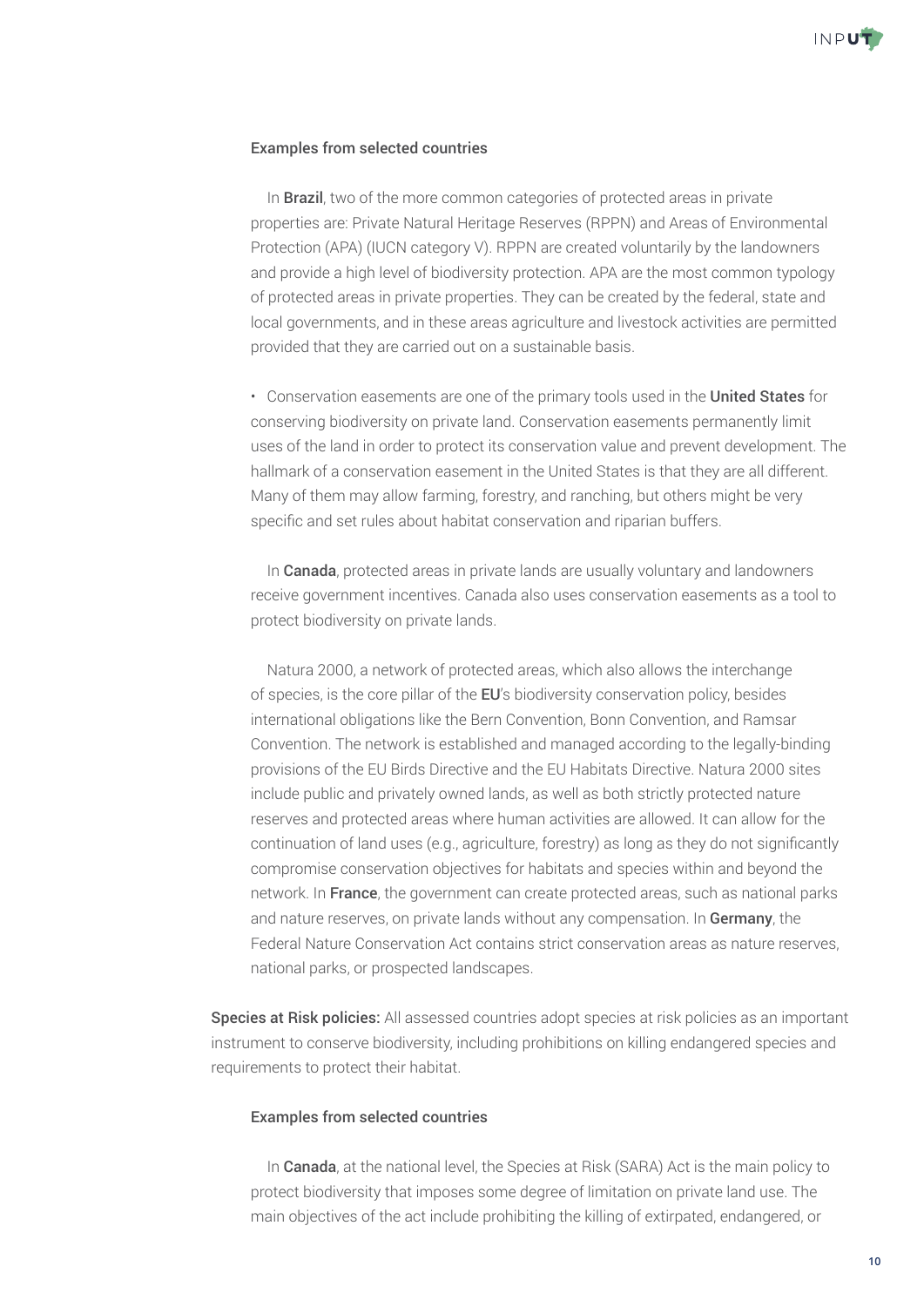

threatened species and the destruction of the critical habitats of designated species anywhere in Canada. On private lands, the general prohibitions apply mainly to aquatic species and migratory birds. However, there are other norms which can be issued pursuant to SARA to protect critical habitat on private land.

• The United States Endangered Species Act (ESA) aims at protecting and recovering imperiled species and the ecosystems upon which they depend. The ESA requires the government to list species as endangered or threatened and to undertake steps to bring about the recovery of that species. The law prevents the federal government from undertaking or approving any activity that will risk the continued existence of a species or adversely modify critical habitat. In private lands, the act protects endangered and threatened species and their habitats by prohibiting the harm, hunt, capture or collection of listed animals, as well as interstate or international trade of listed plants and animals, except under federal permit. Such permits generally are available for conservation and scientific purposes. However, private landowners can apply for a permit that allows them to conduct activities that may damage endangered and threatened species and their habitats, provided that they submit a habitat conservation plan to minimize their impacts and perhaps create another habitat. The US Healthy Forests Reserve Program helps landowners restore, enhance, and protect forestland resources on private lands through easements and financial assistance and aids in the recovery of endangered and threatened species under the ESA.

• Brazilian legislation also establishes a list of endangered and threatened species and bans their capture, harm, commercialization, among other actions, without a permit.

• In the EU, the Natura 2000 network is the core policy for the conservation, restoration, and monitoring of endangered and threatened species and their habitats. Member states may have stronger national frameworks. For instance, in **France**, the protection of species at risk relies on the Law on Nature of 1976 that establishes the mechanism to list endangered and threatened species at national and local levels.

• China also has a policy to protect endangered and threatened species and their habitats. The Nature Reserve System draws a certain area for typical ecosystems and concentrated areas of endangered wild fauna and flora, allowing only protection, scientific research, and tourist appreciation activities with prior permission. In addition, the Wildlife Conservation Law of the People's Republic of China, revised in 2016, establishes a list of endangered and threatened wild animals, prohibiting their capture, harm, and commercialization without a permit.

Forest zoning policies: Forest zoning policies of assessed countries impose different types of forest land limitations, ranging from fully protecting forests to granting permission to convert forests into other land uses.

Examples from selected countries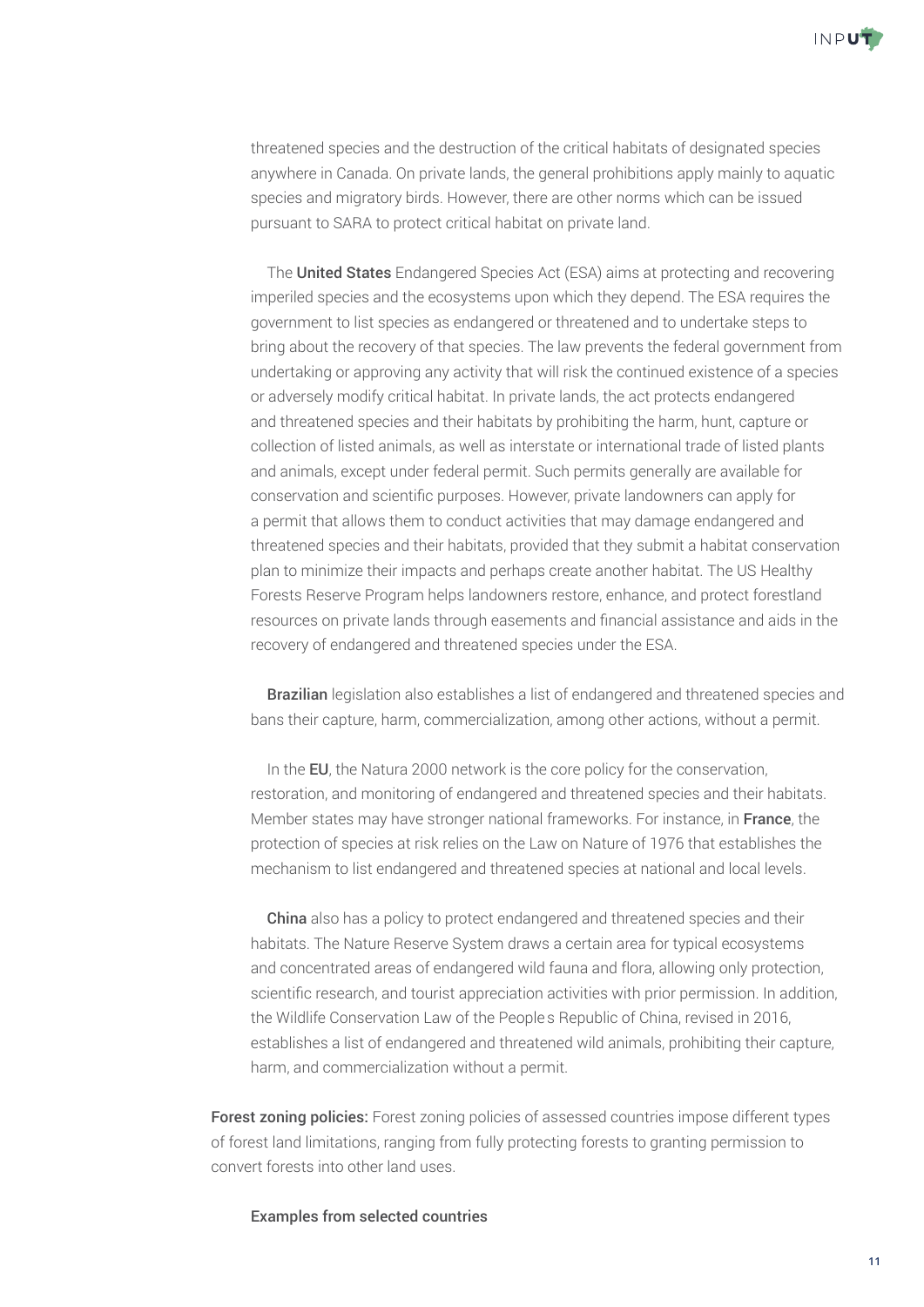

• The Chinese Forest Law classifies Chinese forests into five categories: (i) protection forests; (ii) timber forests; (iii) economic forests; (iv) fuel forests; and (v) specialpurpose forests. These categories can be further classified as either for public benefit or commercial use. If a forest is identified as a public benefit forest (protection forest or special-purpose forest), it is supposed to remain in a natural state to provide ecological and human health benefits.

• Argentina's Forest Law classifies existing forest into three conservation categories. Category I is comprised of areas with a high conservation value and must be fully preserved, allowing only protection, research, and tourism. Category II relates to areas with a medium conservation value where their resources can be exploited in a sustainable manner. Category III is made up of areas with a low preservation value, thus allowing for the conversion of woods into other land uses, such as agriculture, raising livestock, and planting exotic species. Every Argentinian Province must promote forest zoning in its territory, establishing different conservation categories.

• Forest areas can be designated as protection forest in Germany, if this is necessary to avert or avoid hazards, significant detriment, or significant nuisance for the public.

• In Brazil, the Brazilian Forest Law requires that rural landowners designate and maintain a percentage of their property area, under forest cover, as Legal Forest Reserve. The goal is to preserve the remnants of native vegetation on rural lands and to conserve biodiversity. This protected percentage varies from 20 to 80% depending on the type of vegetation present and the property's geographical location in the country. The Brazilian Forest Code framework requires all landowners to restore deforested areas on their properties. However, landowners who fall under a special regime have the option to offset their own Legal Forest Reserve requirements through a different property.

Regulations on the conversion of forest lands to non-forest lands: Most countries have adopted regulations on the conversion of forest lands to non-forest lands. Some policies are very restrictive aiming at preserving the total remaining forests of the country.

### Examples from selected countries

• The Chinese Forest Law prohibits the conversion of forest lands into non-forest lands.

• In Germany, the Federal Forest Act requires government permission to convert forest lands to agriculture and other uses, and it prohibits the granting of deforestation permits if the use is considered to be against the public interest. However, in some cases where deforestation is considered to be against the public interest, the government does have a margin of discretion to allow it. The rights, duties, and interests of the forest owners are weighted against the needs of the general public.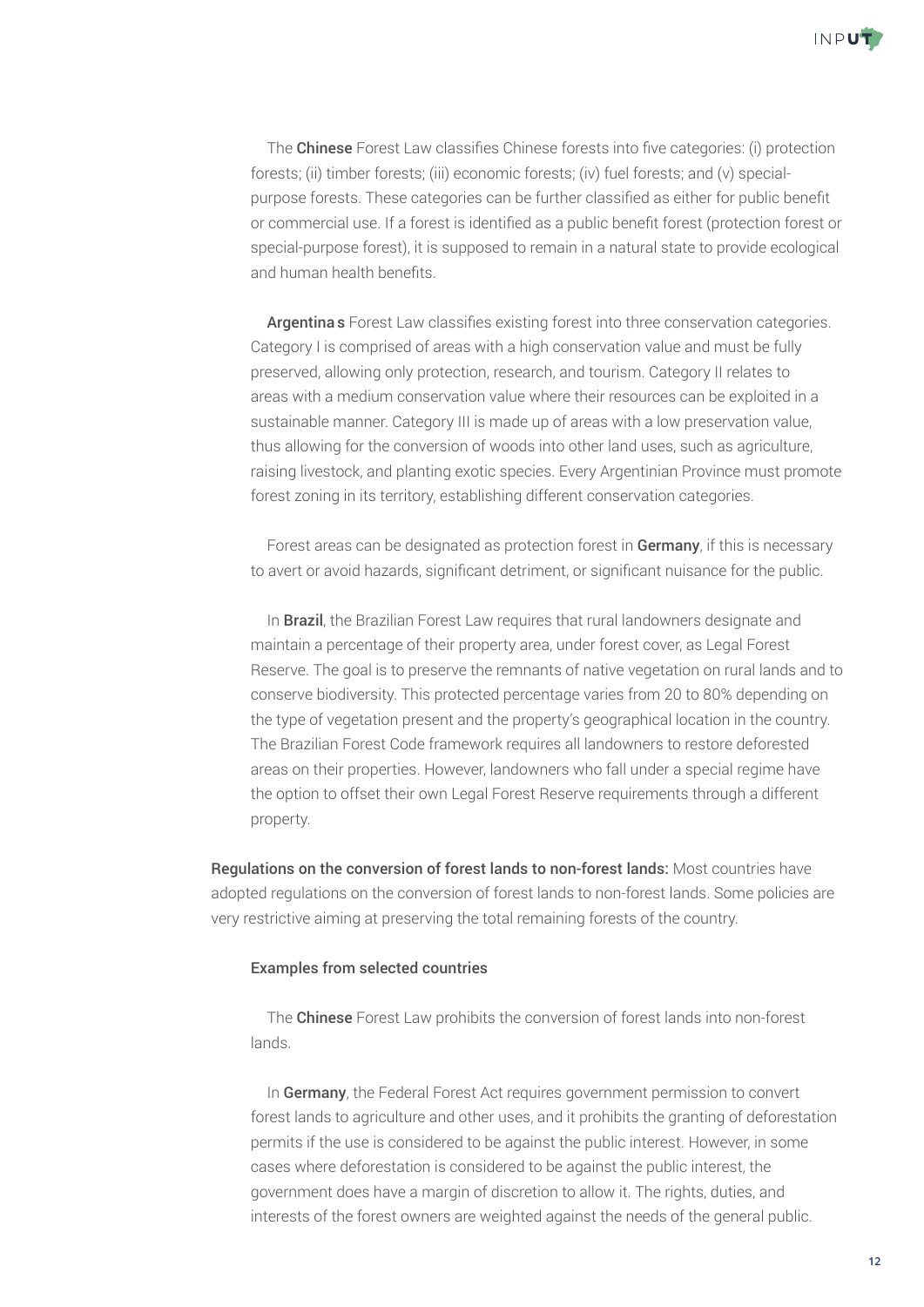

• The conversion of forest lands to non-forest lands in **Brazil** depends on a previous authorization by the competent environmental authority and forest compensation is based on the area and type of vegetation suppressed.

• Similarly, per France's Forest Code, the deforestation of an area greater than four hectares depends on previous authorization, and deforestation of an area equal to or above 25 hectares is subject to a management plan. However, deforestation does not require authorization if the land in question was a former agricultural land, no matter the surface.

Financial compensation and incentives: Most of the reviewed countries use some type of financial compensation or government incentive to promote the conservation of natural resources and biodiversity.

### Examples from selected countries

• The United States Department of Agriculture offers a portfolio of incentive programs to assist producers and landowners who wish to practice conservation of agricultural and forest lands. Under the 2014 Farm Bill, approximately U\$29 billion went toward conservation programs for the period 2014-2018. The Conservation Reserve Program (CRP), for example, provides 10- to 15-year contracts to remove land from agricultural production and replace it with grasses or trees to conserve and improve soil, protect water quality, and provide wildlife habitat. The Forest Legacy Program (FLP), another federal program, supports the protection of sensitive forest lands, through the acquisition of conservation easements in privately owned forestlands. Most FLP conservation easements restrict development, require sustainable forestry practices, and protect other values. In addition to gains associated with the sale or donation of property rights, many landowners also benefit from reduced taxes associated with limits placed on land use.

• A number of EU funds co-finance the conservation of biodiversity. In France, for example, the Natura 2000 contract, an agreement between the government and the landowner, establishes management measures to conserve or restore the natural habitat and it gives rise to financial compensation. In Germany, some states already apply compensation instruments, such as nature conservation contracts (e.g., Bavaria and Hesse) or lump sum payments (e.g., North Rhine Westphalia and Baden–Württemberg).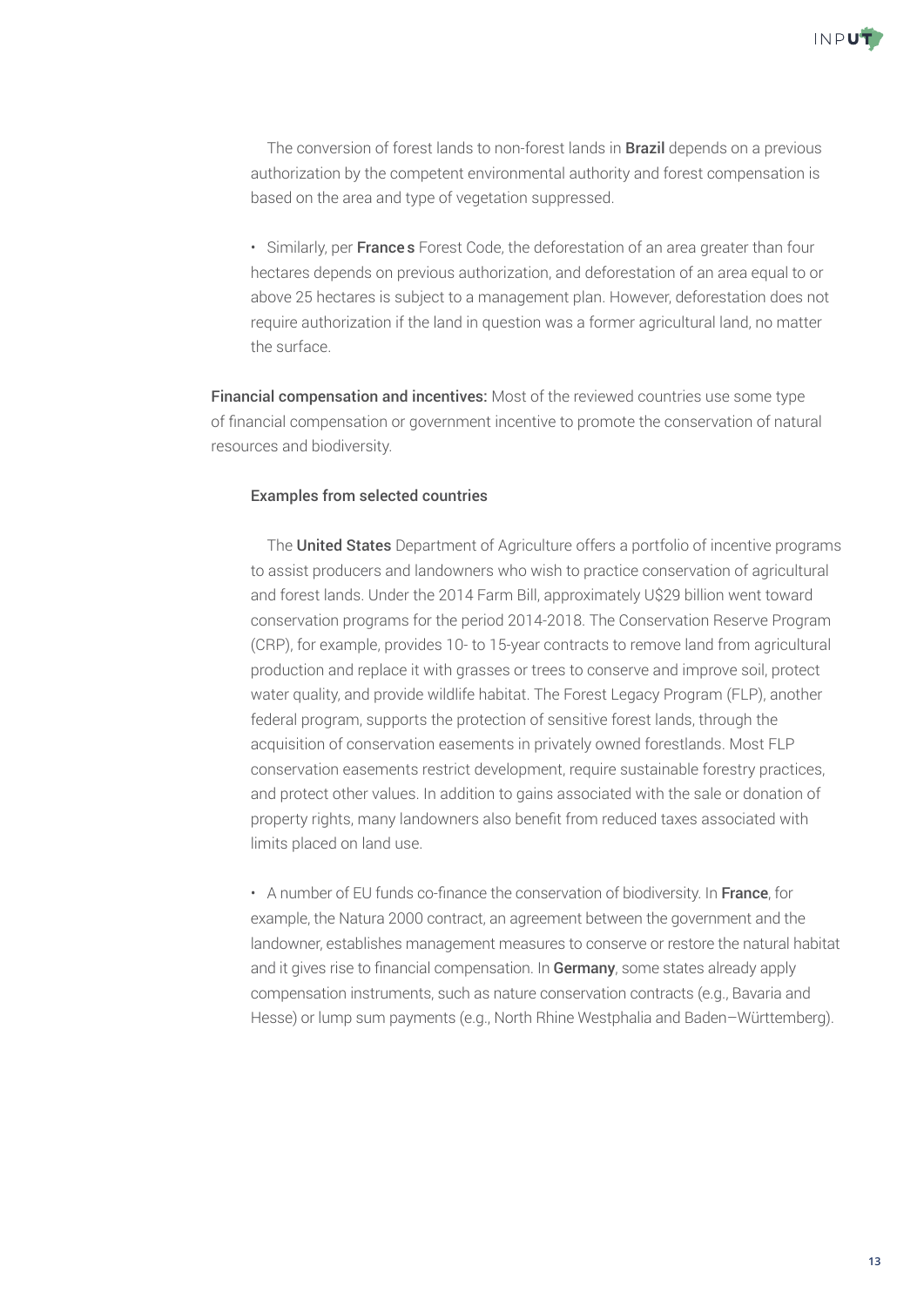## Table 1: Riparian buffer policies

|                                                            | <b>ARGENTINA</b>                                                                                                                                                   | <b>BRAZIL</b>                                                                                                      | <b>CANADA</b>                                                                                                                                             | <b>CHINA</b>                                                                                                                                                      | <b>FRANCE</b>                                                                                                                                                                                                                                    | <b>GERMANY</b>                                                                                                                                                                    | <b>UNITED STATES</b>                                                                                                                                                                                                                                        |
|------------------------------------------------------------|--------------------------------------------------------------------------------------------------------------------------------------------------------------------|--------------------------------------------------------------------------------------------------------------------|-----------------------------------------------------------------------------------------------------------------------------------------------------------|-------------------------------------------------------------------------------------------------------------------------------------------------------------------|--------------------------------------------------------------------------------------------------------------------------------------------------------------------------------------------------------------------------------------------------|-----------------------------------------------------------------------------------------------------------------------------------------------------------------------------------|-------------------------------------------------------------------------------------------------------------------------------------------------------------------------------------------------------------------------------------------------------------|
| <b>Riparian buffer</b><br>rules: mandatory<br>or voluntary | No federal riparian<br>buffer rules. In some<br>provinces, protection<br>forests are instituted<br>to protect riverbanks<br>and lakes on a case-<br>by-case basis. | Mandatory riparian<br>buffer rules for all<br>rural properties,<br>including agriculture<br>and forest activities. | No federal legislation.<br>However, almost<br>all provinces have<br>developed rules<br>for riparian buffer<br>zone protection.                            | No national riparian<br>buffer rules.<br>Central government<br>can designate a<br>protection forest<br>to protect water<br>resources on a case-<br>by-case basis. | Mandatory riparian<br>buffer rules for farmers<br>receiving EU financial<br>aid; nitrate vulnerable<br>zone properties; and<br>water bodies listed<br>by an administrative<br>authority. Ecological<br>corridors also protect<br>riparian zones. | Mandatory riparian<br>buffer rules at<br>federal level. State<br>regulations can be<br>more strict than the<br>federal law.                                                       | No federal riparian<br>buffer rules. State<br>rules, guidelines vary<br>widely. Some develop<br>forest riparian zone<br>protection guidelines;<br>some have mandatory<br>forest riparian rules;<br>almost none regulate<br>agriculture riparian<br>buffers. |
| <b>Riparian buffer width</b>                               | Not applicable.                                                                                                                                                    | Varies from 5-500 m.                                                                                               | Varies from 10-15 m.<br>(Quebec Province)                                                                                                                 | Not applicable.                                                                                                                                                   | Minimum width<br>of 5 m.                                                                                                                                                                                                                         | Minimum width<br>of 5 m. (Federal)                                                                                                                                                | Common state width<br>guidelines range<br>from 15-25 m.                                                                                                                                                                                                     |
| <b>Riparian buffer</b><br>legal regime                     | Forest sustainable<br>management<br>permitted.                                                                                                                     | No-harvest zone.                                                                                                   | Forest sustainable<br>management<br>permitted. Agriculture<br>may be permitted if<br>a strip of vegetation<br>>3m wide is preserved.<br>(Quebec Province) | Not applicable.                                                                                                                                                   | Forest sustainable<br>management<br>permitted. Grassy<br>strips can be used<br>as pasture.                                                                                                                                                       | Forest sustainable<br>management<br>permitted. Agriculture<br>allowed with good<br>practices. Voluntary<br>no-harvest buffer<br>zone adoption<br>under financial<br>compensation. | Very few states<br>(i.e., Washington<br>and Oregon) have<br>no-harvest riparian<br>zones. Most<br>states establish<br>sustainable<br>management<br>guidelines.                                                                                              |
| <b>Riparian vegetation</b>                                 | Not applicable.                                                                                                                                                    | Native vegetation.                                                                                                 | Plants, shrubs, or trees.<br>(Quebec Province)                                                                                                            | Not applicable.                                                                                                                                                   | Grass, shrubs, or trees.                                                                                                                                                                                                                         | Native vegetation to the<br>extent that it is possible                                                                                                                            | Grass, shrubs, or trees.                                                                                                                                                                                                                                    |
| <b>Landowner financial</b><br>compensation                 | Yes                                                                                                                                                                | No                                                                                                                 | Yes                                                                                                                                                       | Yes                                                                                                                                                               | Yes                                                                                                                                                                                                                                              | Yes                                                                                                                                                                               | Yes                                                                                                                                                                                                                                                         |
| <b>Other ecological</b><br><b>buffers</b>                  | Protection forests.                                                                                                                                                | Native vegetation<br>on hilltops, slopes,<br>top of mountains,<br>mangroves,<br>sandbanks.                         | Not identified.                                                                                                                                           | <b>Protection forests</b><br>and hillsides with<br>slope > 25 degrees.                                                                                            | Protection forests on<br>hilltops, slopes on a<br>case-by-case basis.                                                                                                                                                                            | Non-built-up areas in a<br>50 m zone next to big<br>waterbodies. Forest<br>areas can be designated<br>as protection forests<br>when applicable.                                   | Some states have<br>buffer zone regulations<br>to protect wildlife<br>(e.g., to protect nest<br>sites).                                                                                                                                                     |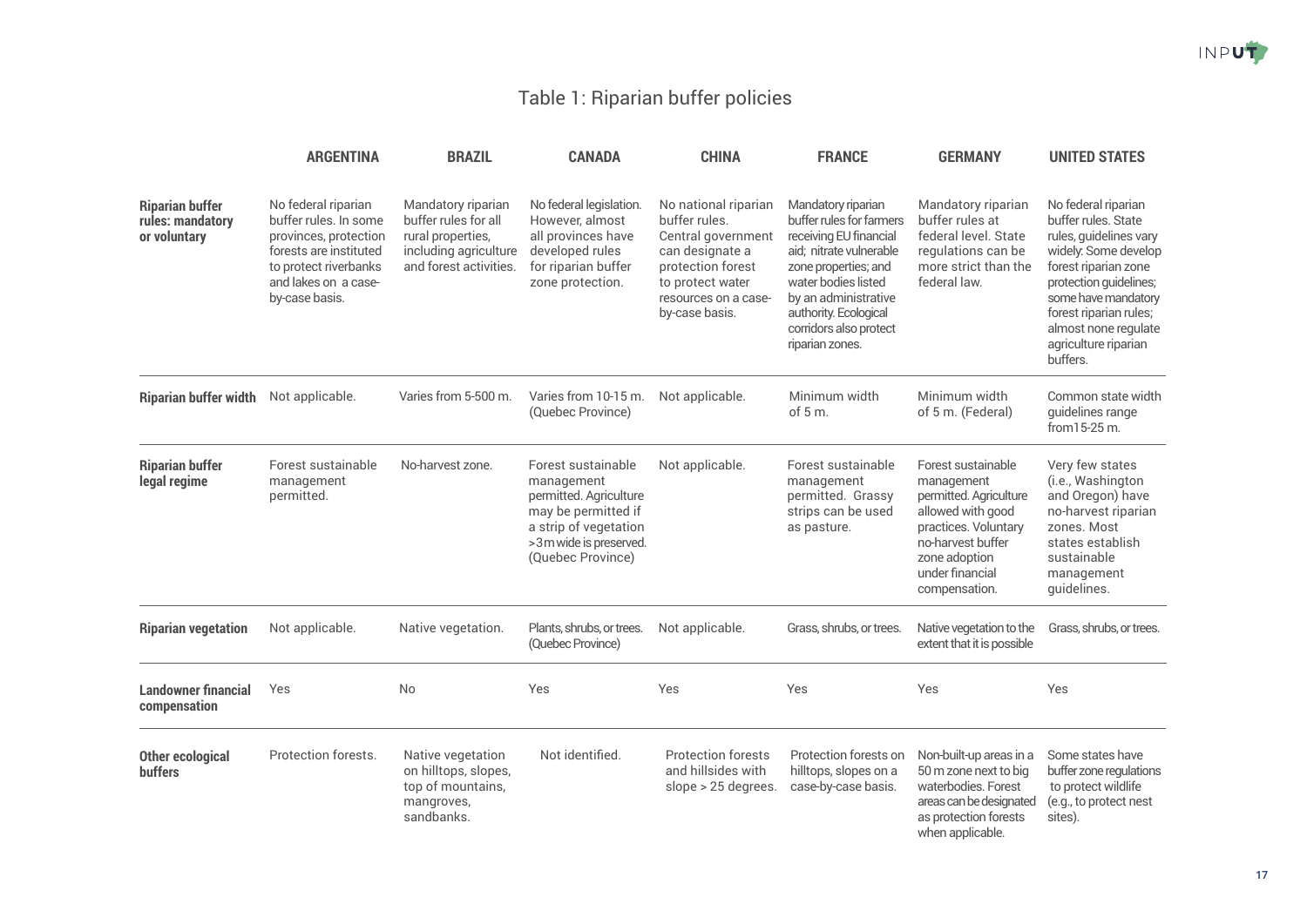## Table 2: Biodiversity policies

|                                               | <b>ARGENTINA</b>                                                                                                                                                                                    | <b>BRAZIL</b>                                                                                                                                                                                                                                                                           | <b>CANADA</b>                                                                                                                              | <b>CHINA</b>                                                                                                                                               | <b>FRANCE</b>                                                                                                                                                                                                                                            | <b>GERMANY</b>                                                                                                                                                                                                                                                                                            | <b>UNITED STATES</b>                                                                                                                                                                                                                                                                                                                  |
|-----------------------------------------------|-----------------------------------------------------------------------------------------------------------------------------------------------------------------------------------------------------|-----------------------------------------------------------------------------------------------------------------------------------------------------------------------------------------------------------------------------------------------------------------------------------------|--------------------------------------------------------------------------------------------------------------------------------------------|------------------------------------------------------------------------------------------------------------------------------------------------------------|----------------------------------------------------------------------------------------------------------------------------------------------------------------------------------------------------------------------------------------------------------|-----------------------------------------------------------------------------------------------------------------------------------------------------------------------------------------------------------------------------------------------------------------------------------------------------------|---------------------------------------------------------------------------------------------------------------------------------------------------------------------------------------------------------------------------------------------------------------------------------------------------------------------------------------|
| <b>Protected areas</b><br>in private lands    | Private owners<br>can voluntarily<br>create less strictly<br>protected areas.<br>Some provincial<br>regulations provide<br>tax and financial<br>incentives.                                         | Private owners can<br>voluntarily create<br>fully preserved<br>protected areas. The<br>government, at federal,<br>state and local level,<br>can institute less<br>strictly protected<br>areas in private lands.<br>Landowners receive<br>tax exemptions.                                | Landowners<br>voluntarily create<br>and may receive<br>government incentives<br>to protect areas in<br>private lands.                      | Private individuals<br>or organizations<br>cannot own land, but<br>can lease it from the<br>state or community<br>and create privately<br>protected areas. | Protected areas<br>on private lands<br>can be created<br>by government or<br>regions based on<br>national legislation or<br>EU directives (Natura<br>2000 network).<br>Recently a NGO<br>volunteered to create<br>wildlife reserves in<br>private lands. | Protected areas on<br>private lands can be<br>created by federal<br>states based on<br>national or state<br>legislation, or on EU<br>directives (Natura<br>2000 network).<br>Despite lack of legal<br>provision, privately<br>protected areas<br>have been created<br>by NGOs and private<br>foundations. | Private owners can<br>voluntarily create<br>protected areas,<br>including: freehold<br>private reserve<br>(full ownership);<br>conservation<br>easements; and less-<br>binding (time-limited)<br>conservation tools,<br>(Conservation Reserve)<br>Program). Also public<br>incentives, support<br>for voluntary land<br>conservation. |
| <b>Species at risk</b><br>policies            | Yes                                                                                                                                                                                                 | Yes                                                                                                                                                                                                                                                                                     | Yes                                                                                                                                        | Yes                                                                                                                                                        | Yes                                                                                                                                                                                                                                                      | Yes                                                                                                                                                                                                                                                                                                       | Yes                                                                                                                                                                                                                                                                                                                                   |
| <b>Forest zoning</b><br>policies              | Every province must<br>promote forest<br>zoning in their<br>territory and establish<br>conservation areas of<br>high, medium, or low<br>conservation value.                                         | Compulsory set-aside<br>land in all private<br>properties of 20-80%<br>area for biodiversity<br>protection (Legal Forest<br>Reserve). Amazon<br>basin states have<br>special forest zoning<br>regulations. Properties<br>within Atlantic Forest<br>biome must follow<br>stricter rules. | Forest zoning<br>policies adopted<br>at provincial and<br>local level, such as<br>special management<br>zones (i.e., British<br>Columbia). | The Chinese Forest<br>Law classifies<br>Chinese forests into<br>five categories.                                                                           | Environmental<br>agricultural, urban,<br>and forest zoning<br>policies (i.e., espaces<br>boisé classes,<br>zones spéiales<br>de conservation et<br>protection) directly<br>or indirectly affect<br>private property<br>activities.                       | Forest zoning<br>policies can be<br>adopted at state<br>level. Bavaria, for<br>example, adopted<br>10 different<br>classifications for<br>forest reserves, each<br>with its own legal<br>status.                                                                                                          | Zoning regulations<br>are the most<br>common state and<br>local government<br>forest and land use<br>policies.                                                                                                                                                                                                                        |
| <b>Conversion of forest</b><br>lands policies | Depends on forest<br>classification. Category<br>I is a no-harvest<br>zone. Category II<br>allows sustainable<br>management.<br>Category III allows<br>conversion of forests<br>to other land uses. | Depends on previous<br>authorization and<br>requires forest<br>compensation.                                                                                                                                                                                                            | Not identified.                                                                                                                            | Prohibited by law.                                                                                                                                         | Deforestation of area<br>> 4 ha depends on<br>previous authorization;<br>deforestation of area<br>≥25 ha is subject to<br>environmental impact<br>assessment, public<br>hearing.                                                                         | Depends on previous<br>authorization. The<br>law prohibits granting<br>deforestation permits<br>if deemed against<br>public interest.                                                                                                                                                                     | Regulated at state<br>and sub-state level.<br>According to California<br>forest rules, conversion<br>of forest lands outside<br>timberland production<br>zones require<br><b>Timberland Conversion</b><br>Permit.                                                                                                                     |